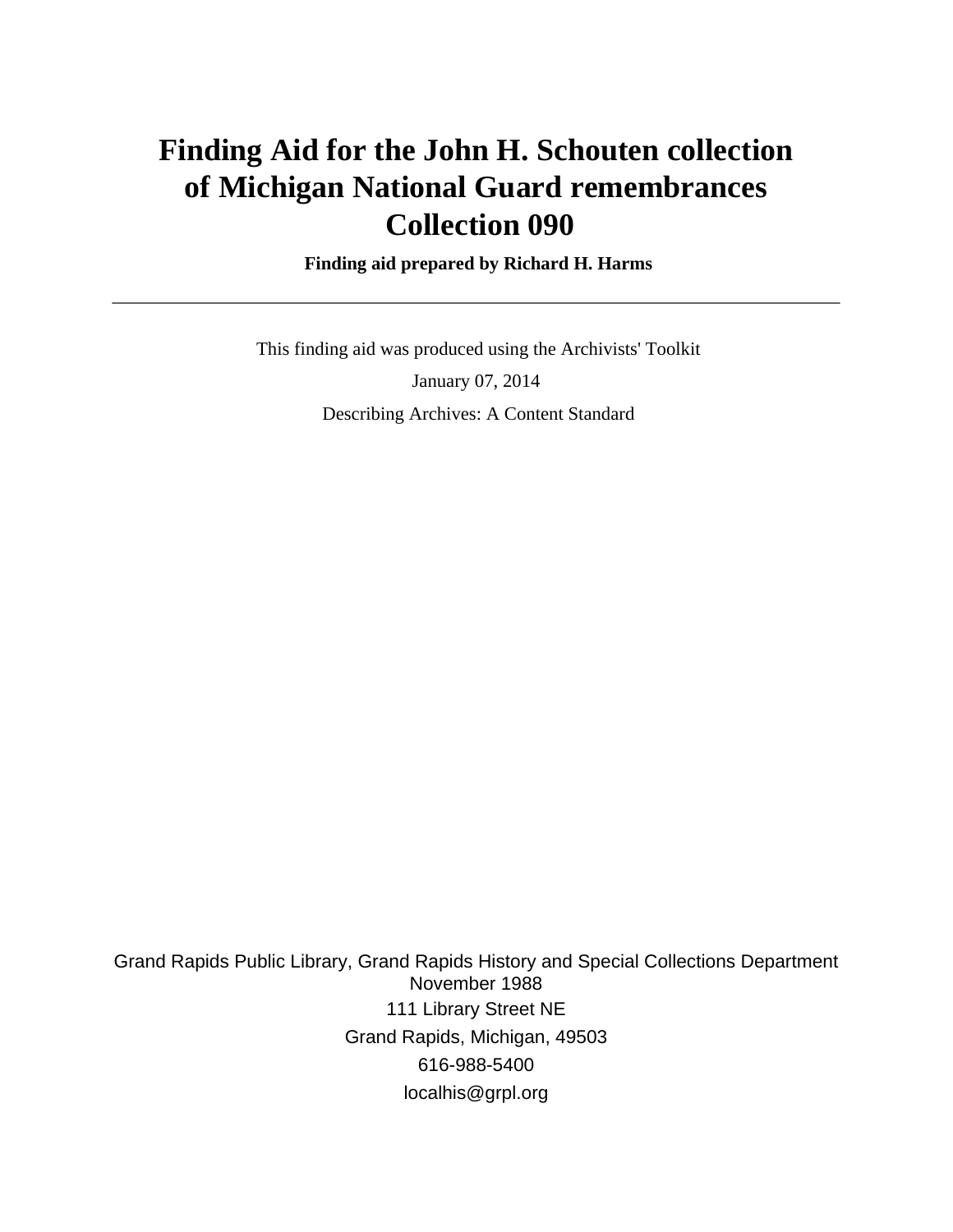# **Table of Contents**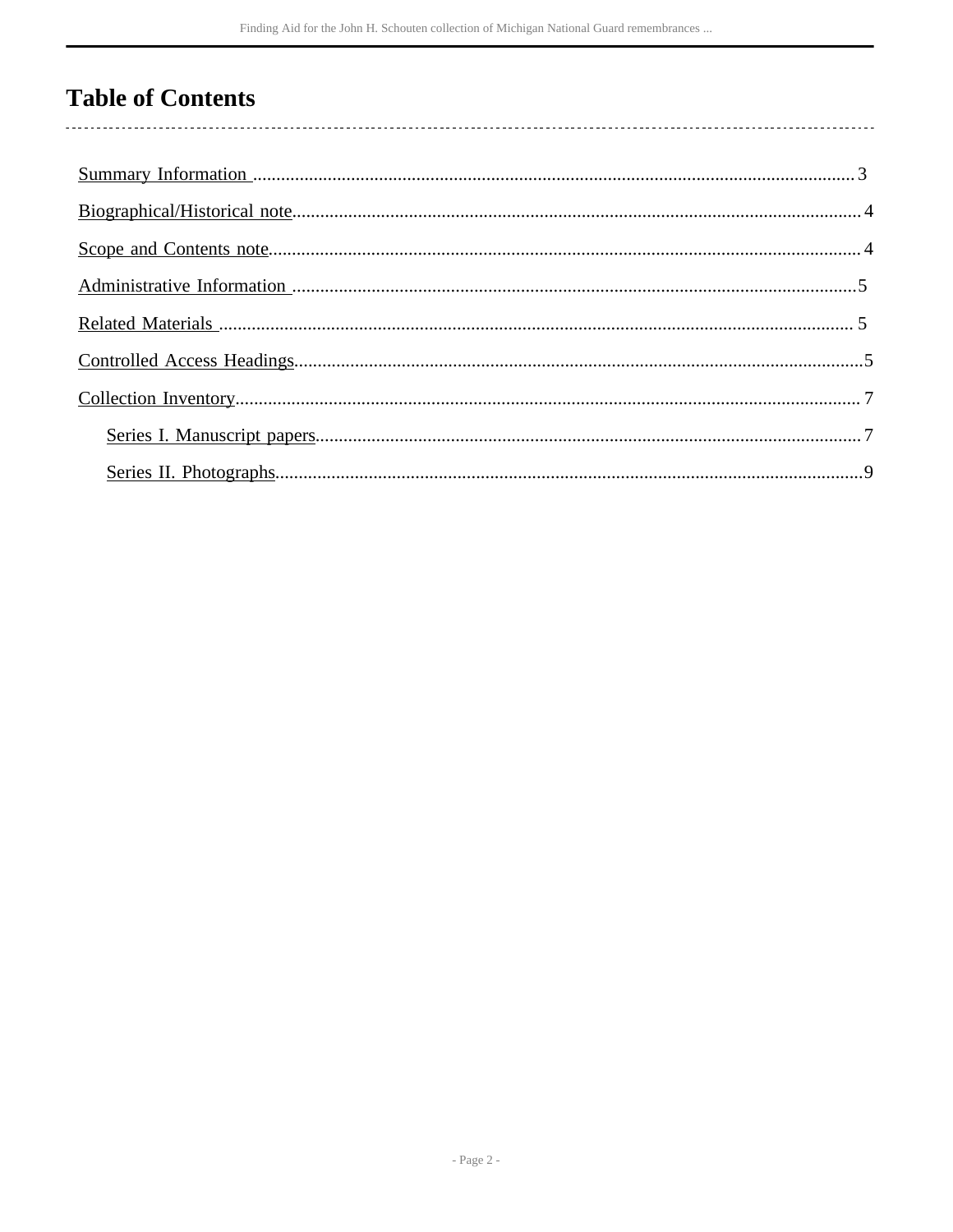# <span id="page-2-0"></span>**Summary Information**

| <b>Repository</b> | Grand Rapids Public Library, Grand Rapids History and Special<br><b>Collections Department</b>                                                                                                                                                                                                                                                                                                                                                                                                                                                                                                                                                                                                                 |
|-------------------|----------------------------------------------------------------------------------------------------------------------------------------------------------------------------------------------------------------------------------------------------------------------------------------------------------------------------------------------------------------------------------------------------------------------------------------------------------------------------------------------------------------------------------------------------------------------------------------------------------------------------------------------------------------------------------------------------------------|
| <b>Title</b>      | John H. Schouten collection of Michigan National Guard remembrances                                                                                                                                                                                                                                                                                                                                                                                                                                                                                                                                                                                                                                            |
| Date [inclusive]  | 1882-1929                                                                                                                                                                                                                                                                                                                                                                                                                                                                                                                                                                                                                                                                                                      |
| <b>Extent</b>     | 2.4 Linear feet Three boxes                                                                                                                                                                                                                                                                                                                                                                                                                                                                                                                                                                                                                                                                                    |
| Language          | English                                                                                                                                                                                                                                                                                                                                                                                                                                                                                                                                                                                                                                                                                                        |
| <b>Abstract</b>   | John H. Schouten (1870-1961) was active in the Michigan National<br>Guard from 1889 through 1933. This collection originally contained<br>twelve photographic prints of various groups in the Michigan National<br>Guard, 1882-1929. The images include group shots and show uniforms,<br>equipment, camp facilities and the Company K Indoor Baseball Team.<br>The collection continues to grow as more items associated with Schouten<br>are identified. Also included is personal and biographical data related to<br>Schouten, additional photographs, two enlistment books from circa 1883<br>and 1890, material related to the Custer Guard and an 1895 publication on<br>the Innes Rifles, Prize Drill. |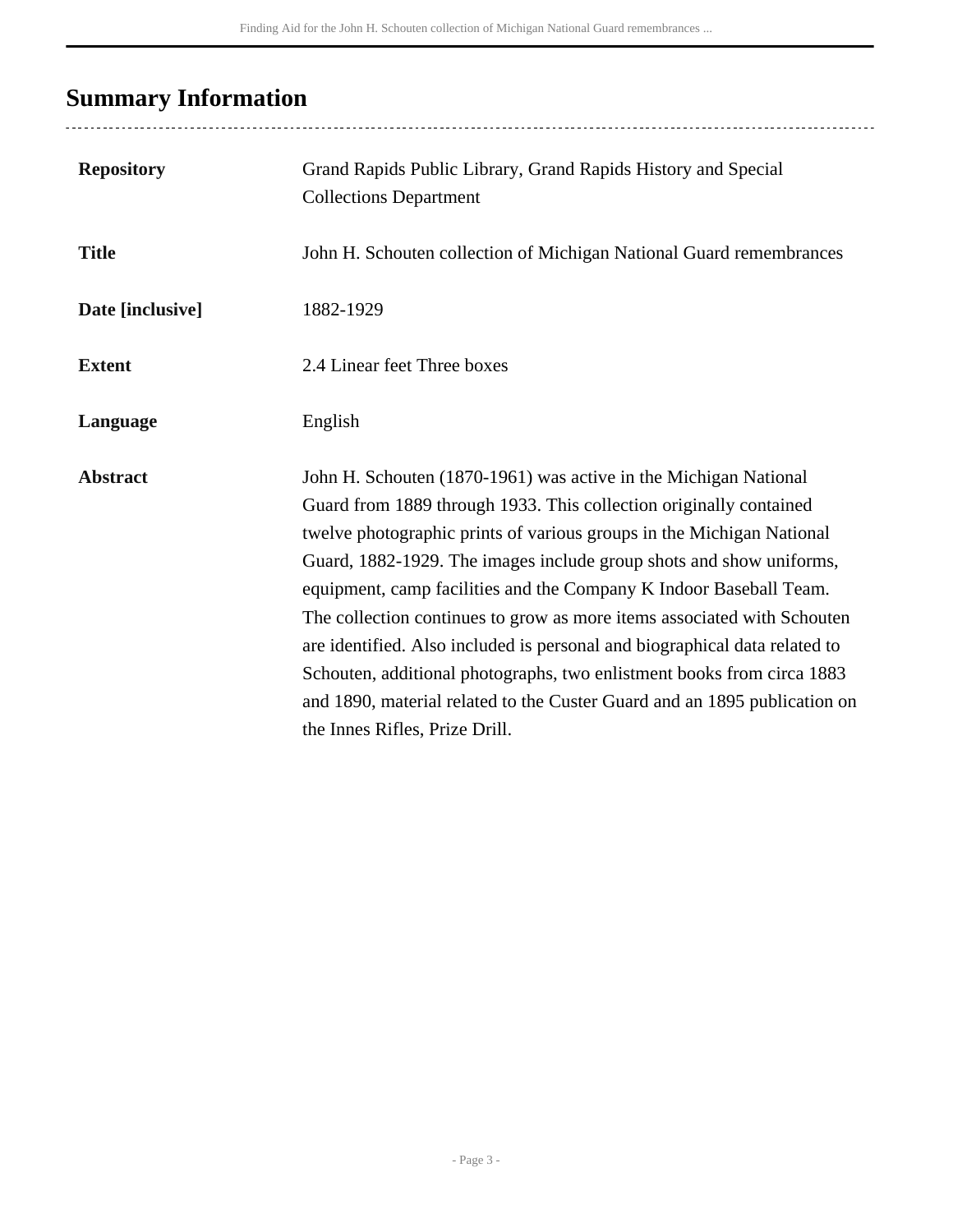## <span id="page-3-0"></span>**Biographical/Historical note**

A native of Drenthe, Ottawa County, John H. Schouten (1870-1961) joined the Michigan National Guard in 1889 as a private. He rose through the ranks and became a Brigadier General in 1926. He saw action in the Spanish-American War, along the Mexican border in 1915 under Pershing and ten months overseas during World War I. He likewise rose from bank bookkeeper (Michigan Trust Company) in 1900 to bank president (American National Bank) in 1929. Schouten was active in the Michigan National Guard until retiring in 1933 and is credited with helping to reorganize the Michigan Guard following World War I and with building the National Guard Armory that stood on Michigan Avenue, opposite the Grand Rapids Brewing Company.

Grace & John H. Schouten addresses per City Directory

Some earlier addresses under his name only include: 116 Spring, 21 Cass, 102 James, 221 Calkins Ave.

1914-1926 739 Fairview Ave.

1927 Mackinaw Dr. SE

1928-1940 927 Iroquois Dr. SE

1941-1942 324 Orchard Hill SE

1943-1948 319 Auburn Ave. SE

1949-1960 2134 San Lue Rae Dr. SE. EGR

### <span id="page-3-1"></span>**Scope and Contents note**

Contains twelve photographic prints of various groups in the Michigan National Guard, 1882-1929. The

prints are both group shots as well as composites and feature uniforms, equipment and camp facilities. Also included is a photo of the Company K Indoor Baseball team from the turn of the century. Apparently the original collection consisted of more prints, as is evidenced by a numbering scheme, but the current collection is all that remains.

Added to the collection June 1999 are 11 photographs, 2 enlistment books, ca. 1883, ca. 1890, one volume, Custer Guard Veteran's Association Minutes, 1923-1931, and six folders of material relating to the Custer Guard.

Added to the collection Jan. 2001, is one publication, 1895 on the Innes Rifles, Prize Drill.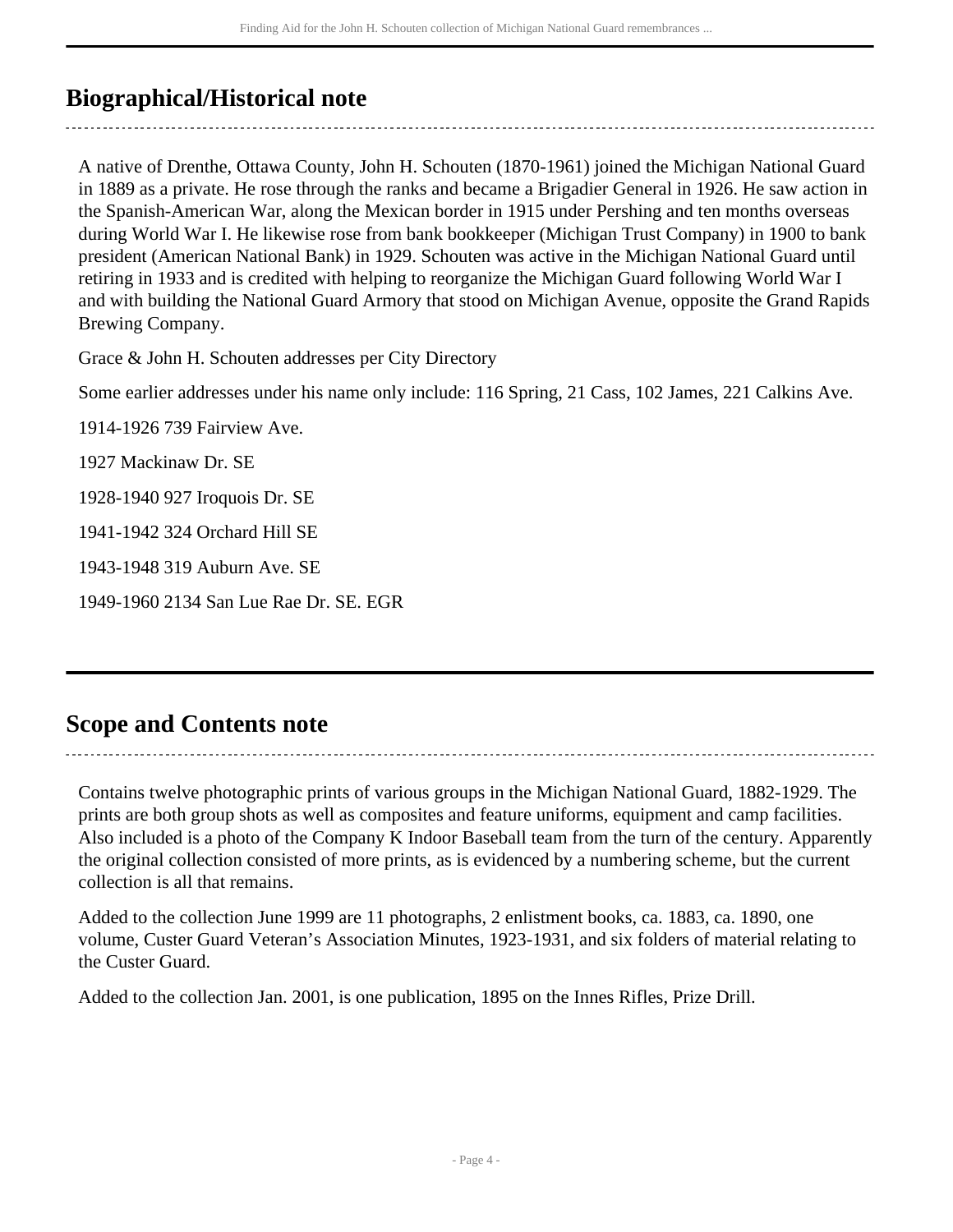Added 2001.114, 1 Christmas card from General & Mrs. J.H. Schouten, with the image of their house at 927 Iroquois SE, on the cover, n.d., ca. 1928-1940.

## <span id="page-4-0"></span>**Administrative Information**

#### **Publication Information**

Grand Rapids Public Library, Grand Rapids History and Special Collections Department November 1988

#### **Immediate Source of Acquisition note**

John H. Schouten, circa 1940. Accession numbers include C17:BH1-5; 00.[596].1; 2001.114.

## <span id="page-4-1"></span>**Related Materials**

#### 

#### **Related Archival Materials note**

Coll. 005. the United States Army 32nd Michigan Infantry Co. H. Papers. Also donated by Schouten.

### <span id="page-4-2"></span>**Controlled Access Headings**

**Corporate Name(s)**

• Michigan. National Guard.

#### **Genre(s)**

• records (documents)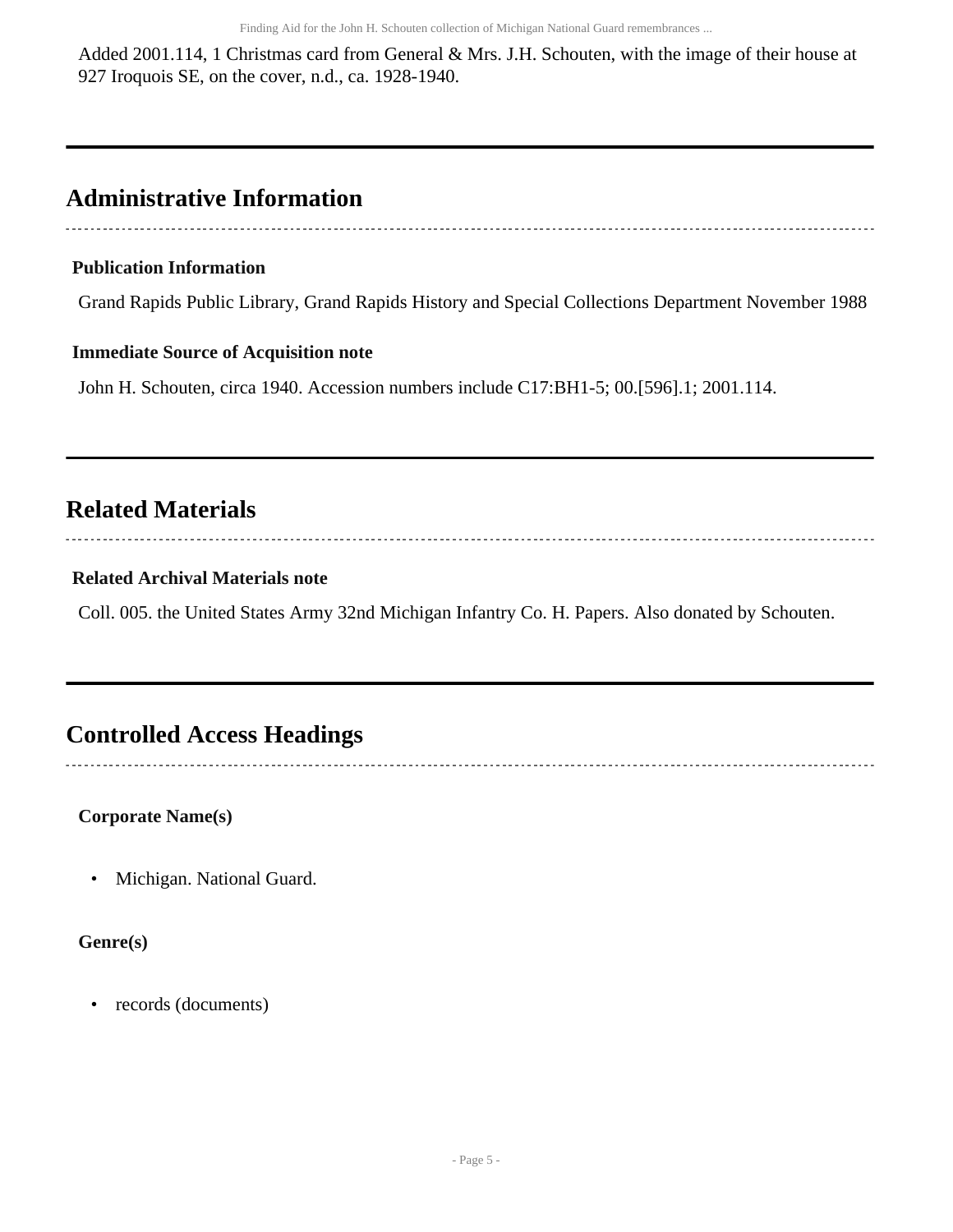#### **Geographic Name(s)**

• Grand Rapids (Mich.) -- History

### **Personal Name(s)**

• Schouten, John H, 1870-1961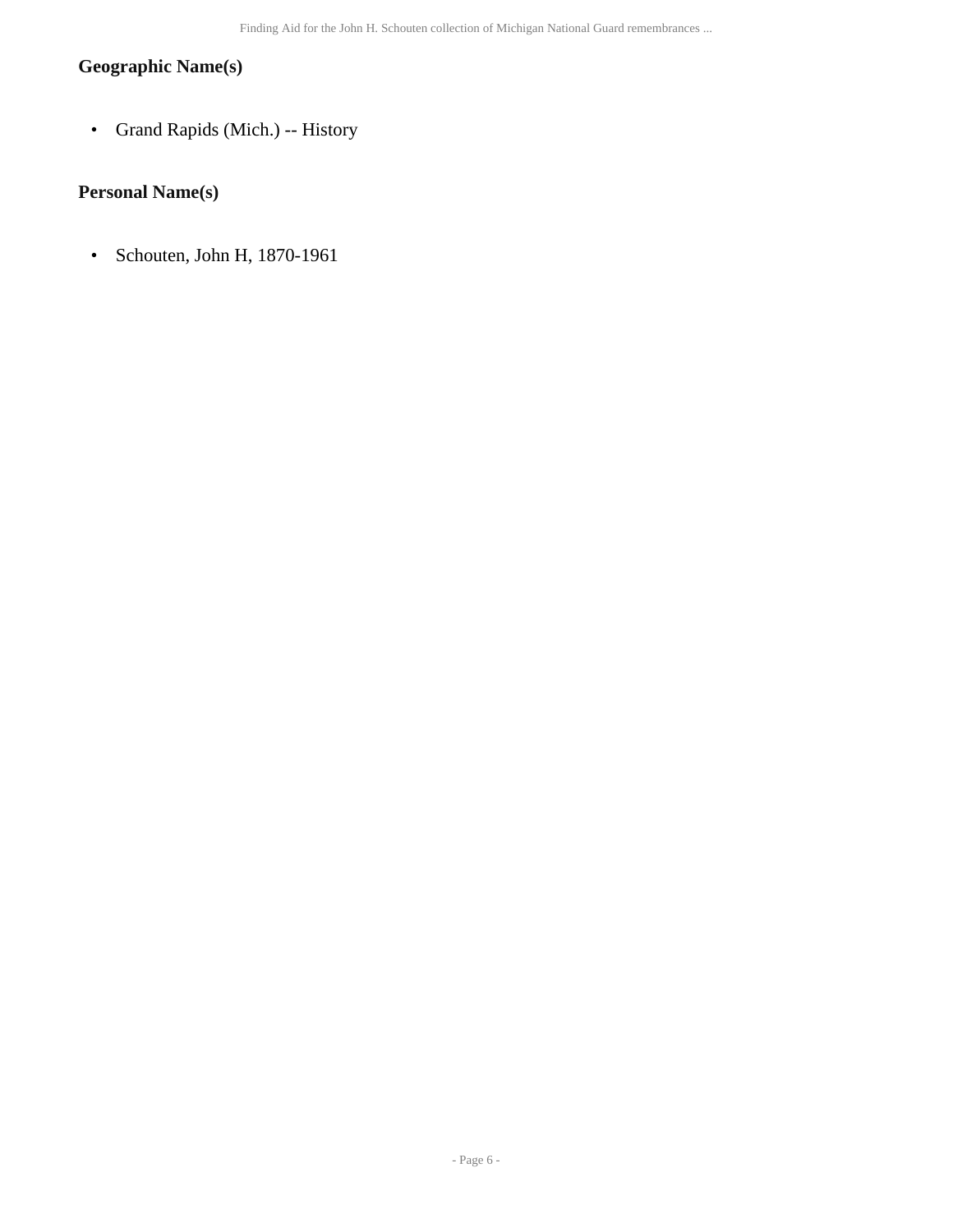## <span id="page-6-0"></span>**Collection Inventory**

<span id="page-6-1"></span>

|  |  | <b>Series I. Manuscript papers</b> |  |  |
|--|--|------------------------------------|--|--|
|--|--|------------------------------------|--|--|

|                                                                                                                   | <b>Box</b>   | Folder         |
|-------------------------------------------------------------------------------------------------------------------|--------------|----------------|
| General and Mrs. Schouten Christmas Card, image of 927 Iroquois SE,<br>GR, ca. 1928-1940. 2001.114                | $\mathbf{1}$ | $\mathbf{1}$   |
| Personal and biographical material [Moved from P and B file]                                                      | $\mathbf{1}$ | $\overline{2}$ |
| <b>Minutes</b>                                                                                                    |              |                |
|                                                                                                                   | <b>Box</b>   | <b>Volume</b>  |
| Minutes, Custer Guard Veteran's Association, 1923-31. [Tan "University<br>Looselead Notebook", with metal rings.] | 3            | $\tau$         |
| <b>Record Books</b>                                                                                               |              |                |
|                                                                                                                   | <b>Box</b>   | Folder         |
| Vol. 8, Enlistment Book, ca. 1883 [Formerly C17:BH.3] + Loose items                                               | $\mathbf{1}$ | 14             |
| Vol. 9, Enlistment Book, ca. 1890 [Formerly C17:BH16.2]                                                           | $\mathbf{1}$ | 13             |
| Enlistment records, ca. 1893                                                                                      | $\mathbf{1}$ | 6              |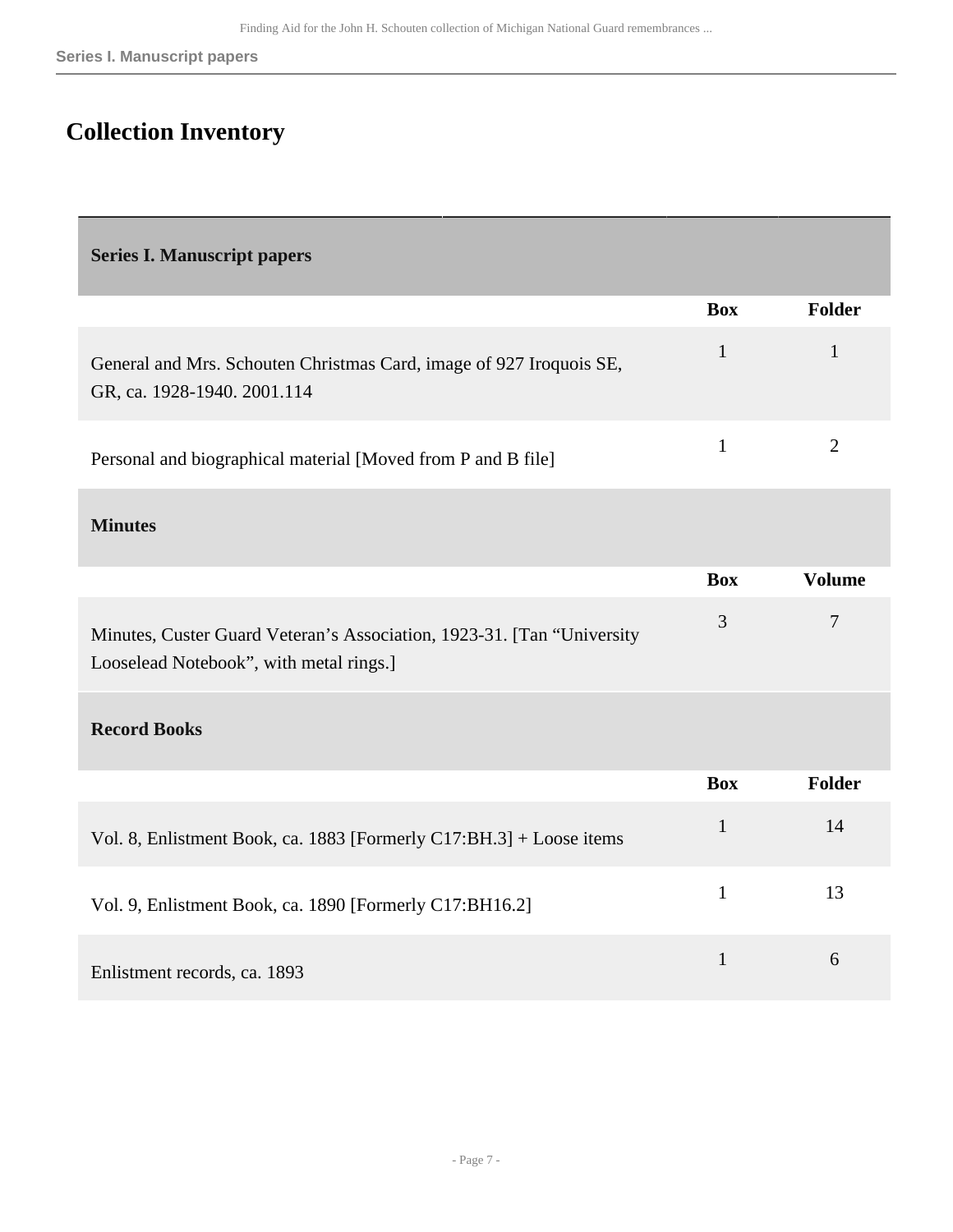**Organization of the association, 1896. C17:BH4.1-5+**

| Custer Guard Annual Meeting, secretary's report, 1889-1890.                                                                                        | $\mathbf{1}$ | 5              |
|----------------------------------------------------------------------------------------------------------------------------------------------------|--------------|----------------|
| Organization of the association, 1896. C17:BH4.1-5+                                                                                                |              |                |
|                                                                                                                                                    | <b>Box</b>   | Folder         |
| BH4.1 Minutes of Organization meeting, n.d. Mimeo                                                                                                  | $\mathbf{1}$ | $\overline{7}$ |
| BH4.2 Articles of Association, Custer Guard, [May 21, 1896], certificate<br>with red seal attached. Mimeo copy                                     | $\mathbf{1}$ | 7              |
| BH4.3 Articles of Association, [March 17, 1896], Grand Rapids Cadets.<br>Mimeo                                                                     | $\mathbf{1}$ | 7              |
| BH4.4 Certificate with red seal. Apr. 3, 1896 Mimeo                                                                                                | $\mathbf{1}$ | 7              |
| BH4.5 Articles of Consolidation, [May 7, 1896] Mimeo. Plus legal sized<br>original manuscript notes with organization purpose, articles, etc. n.d. | $\mathbf{1}$ | 7              |
| Constitution and By-laws, n.d.                                                                                                                     | $\mathbf{1}$ | 8              |
|                                                                                                                                                    |              |                |

#### **Roster Custer Post #5, GAR, Grand Rapids, Mich. N.d., formerly MKG369.15.G76**

|                    | <b>Box</b> | <b>Folder</b> |
|--------------------|------------|---------------|
| 1896 (00.[3296].1) |            | 10            |
| 1897 (00.[3297].1) |            | 11            |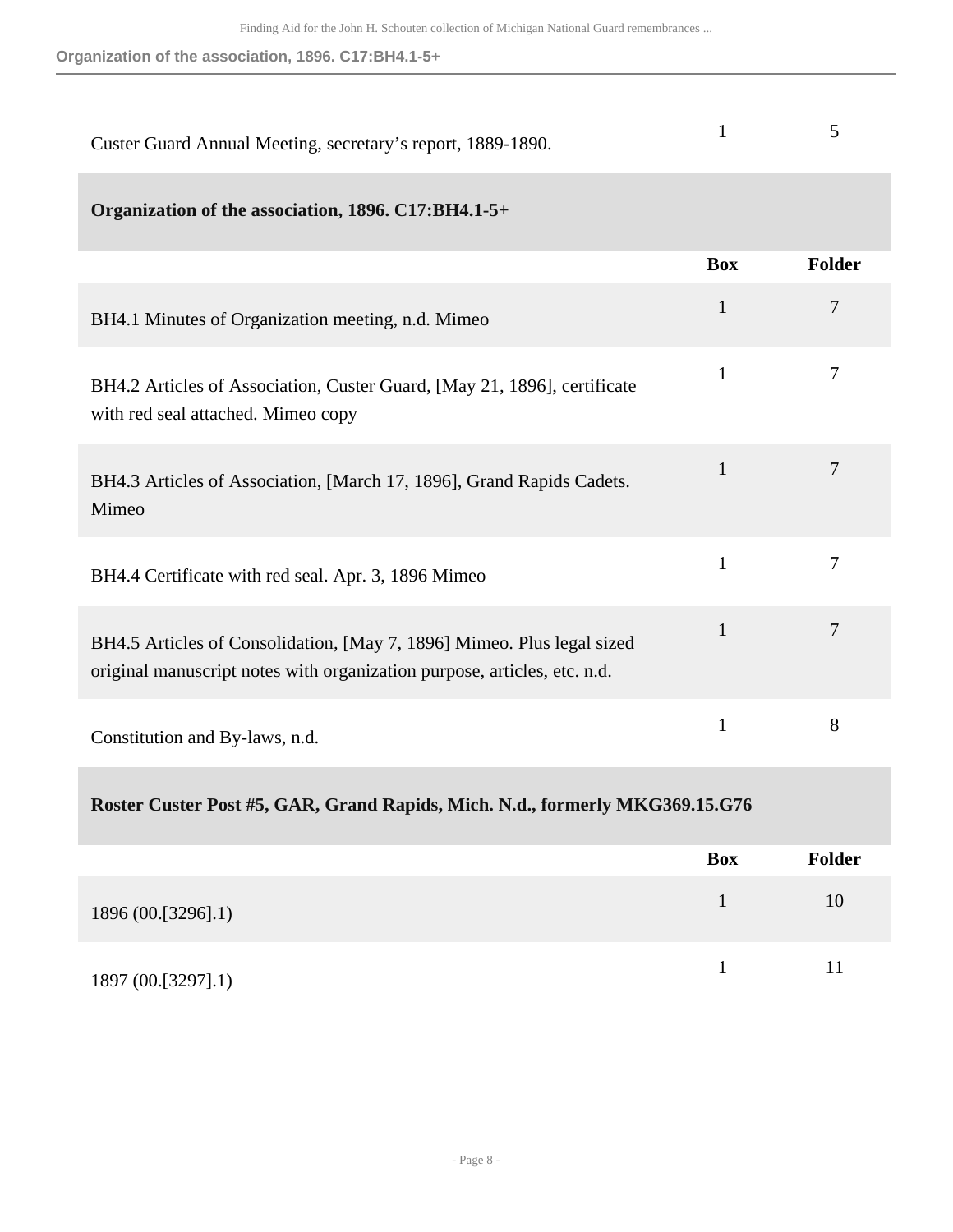**Series II. Photographs**

<span id="page-8-0"></span>

| 1908 (00.[3295].1)                                                                                                                       | $\mathbf{1}$ | 12             |
|------------------------------------------------------------------------------------------------------------------------------------------|--------------|----------------|
|                                                                                                                                          | <b>Box</b>   | Folder         |
| Correspondence, 1888-1943, n.d.                                                                                                          | $\mathbf{1}$ | 3              |
| Ephemera, 1888-1937, n.d. Including reunion ribbons, programs,<br>invitations, and notes.                                                | $\mathbf{1}$ | $\overline{4}$ |
| Program. Innes Rifles: prize drill, 1895. Formerly M355.In6, 00.[0596].1                                                                 | $\mathbf{1}$ | 9              |
| <b>Series II. Photographs</b>                                                                                                            |              |                |
|                                                                                                                                          | <b>Box</b>   | Folder         |
| .10 [CoK—on shirts], Indoor Baseball Team, about 1900 [15]                                                                               | $\mathbf{1}$ | 15             |
| .13A: 7 men in tent: A.W. Seymour, Henry Bennett, J.S. Knox, Fred J. ?,<br>Standing: G.H. DeGraff, Chas Bennett, Eric Bennett.           | $\mathbf{1}$ | 16             |
| .13B: 8 men in front of tent: Fred Powers, John Riley, Van Buskirk, J.S.<br>Knox, Sid Pixley, Ed Bennett, John Gilbertson, Fred Degraff. | $\mathbf{1}$ | 16             |
| .16 Custer Guard Prize Drill Squad, Washington, D.C. May 28, 1887 [Neg.<br>#3844]                                                        | $\mathbf{1}$ | 17             |
| .22 Camp George Washington, May 23-30, 1887 [#1]                                                                                         | $\mathbf{1}$ | 18             |
| 2nd Regiment composite group photo. Found at the back of the Enlistment<br>Book for the regiment. 10/27/2007                             | $\mathbf{1}$ | 19             |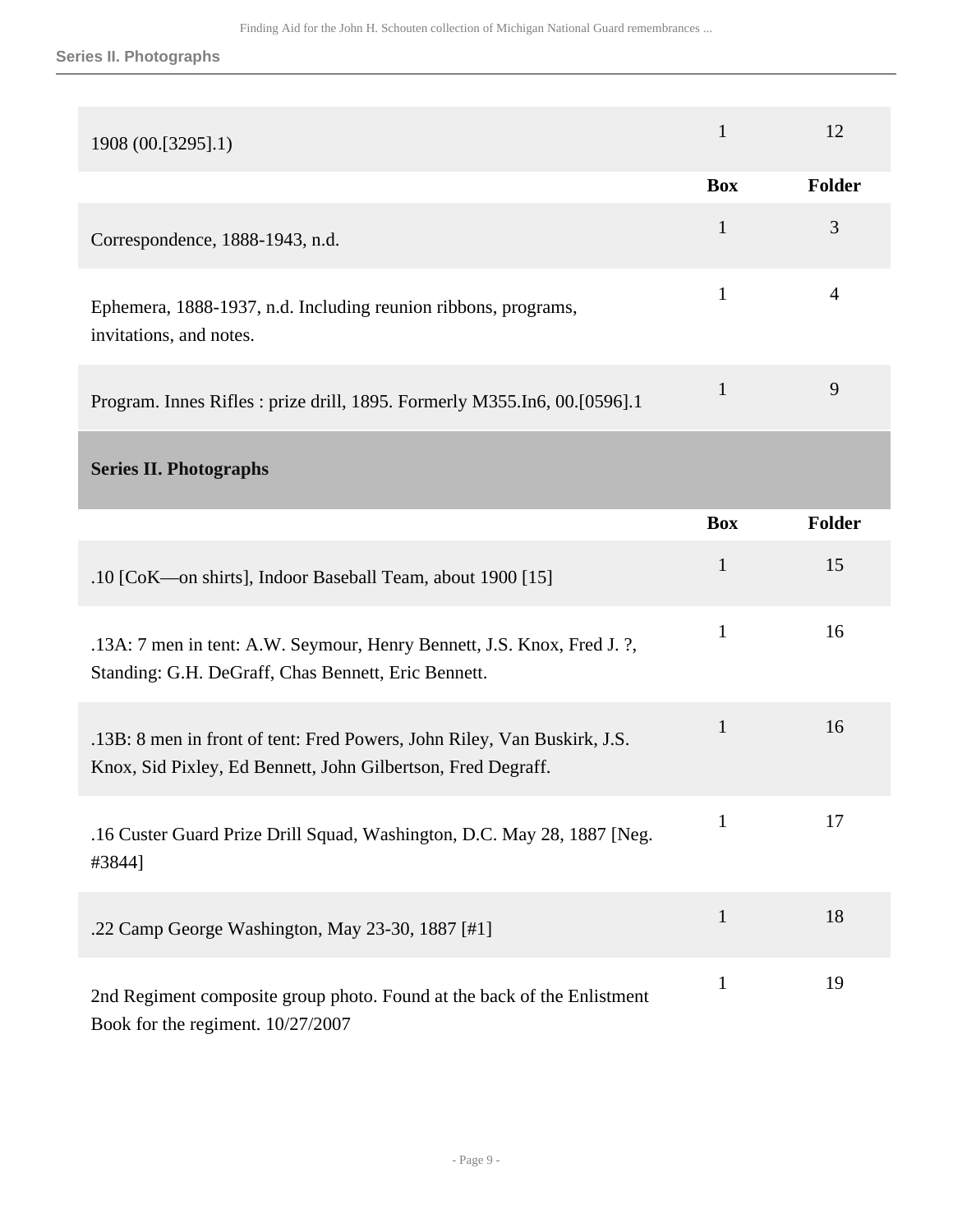**Oversized.**

| Oversized.                                                                                                                                |                |                |
|-------------------------------------------------------------------------------------------------------------------------------------------|----------------|----------------|
|                                                                                                                                           | <b>Box</b>     | Folder         |
| .1 Co[mpany] K, [3?]2nd Mich[igan] [in] camp, 1890 [#23] FRONT                                                                            | $\overline{2}$ | $\mathbf{1}$   |
| .2 Innes Rifles Drill Squad, 1890 [Includes Schouten and "little" person]<br><b>BACK</b>                                                  | $\overline{2}$ | $\mathbf{1}$   |
| .3 NCO [Noncommissioned officers] Co[mpany] K, [3?]2d Michigan in<br>camp], 1890 FRONT                                                    | $\overline{2}$ | $\overline{2}$ |
| .4 Company K, 32nd Michigan at camp, 1890 BACK                                                                                            | $\overline{2}$ | $\overline{2}$ |
| .5 Drill Squad, Custer Guard, 1896 FRONT                                                                                                  | $\overline{2}$ | 3              |
| .6 Co[mpany] K nonComs [Noncommissioned officers] about 1899 [#21]<br><b>BACK</b>                                                         | $\overline{2}$ | 3              |
| .7 Custer Guard, about 1890 / Noble, artist [composite photo/drawing]                                                                     | $\overline{2}$ | $\overline{4}$ |
| .8 Co[mpany] K 32 Mich[igan] about 1900 [#11]                                                                                             | $\overline{2}$ | 5              |
| .9 Camp Eaton, Officers G.R. Battalion, May 1898 [18]                                                                                     | $\overline{2}$ | 6              |
| .11 Encampment Views of Camp Jerome. 1st Brigade Michigan State<br>Troops, at Island Lake, Brighton, Aug. 10th to 14, 1882 / H.H. Hunter, | $\overline{2}$ | $\tau$         |

photo Detroit [#20]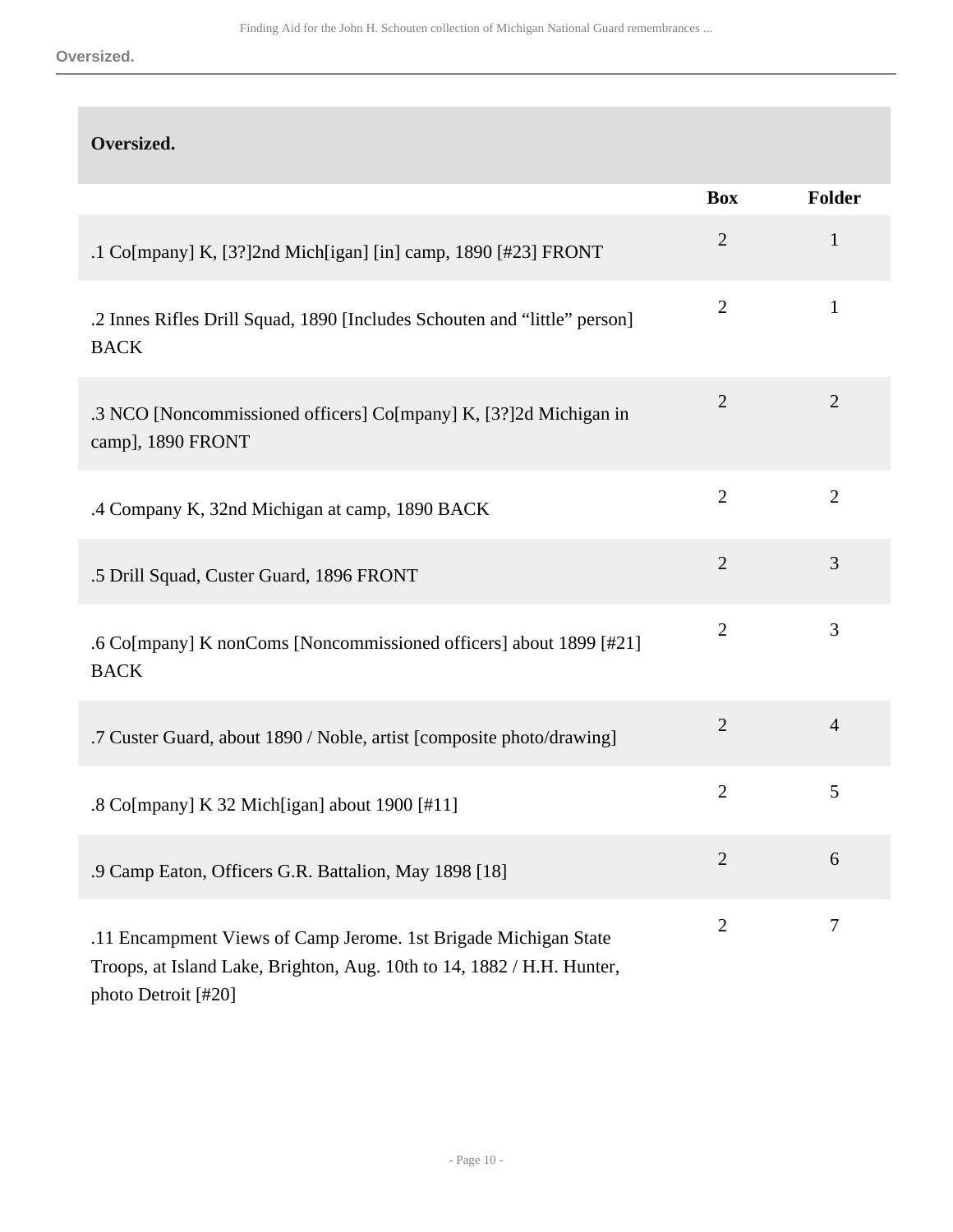| .12 Reunion Custer Guard Veterans, 1924 / Hesselink & Phillips,<br>photographers G.R. [#4]         | 2              | 8  |
|----------------------------------------------------------------------------------------------------|----------------|----|
| .14 Officers, 2nd Michigan, 1895 [Neg. #3842] FRONT                                                | $\overline{2}$ | 9  |
| .15 2nd Regt [regiment] Field Staff, [1895] [Neg. 3843] BACK                                       | $\overline{2}$ | 9  |
| .17 Non-commissioned officers of Custer Guard, about 1887 [#16] [Neg.<br>#3845]                    | $\overline{2}$ | 10 |
| .18 Custer Guard, Co[mpany] S, 2nd inf[antry], about 1890 [#13] [Neg.<br>#3746]                    | $\overline{2}$ | 11 |
| .19 Custer Guard at camp, about 1887-1890 [#12] [Neg. #3847 [African-<br>American seated at front] | $\overline{2}$ | 12 |
| .20 Custer Guard, mess tent, about 1889 [#1?] [Neg. #3848]                                         | $\overline{2}$ | 13 |
| .21 Custer Guard, Camp Smith, Battle Creek Camp, Aug. 7-13, 1889 [#?]<br>[Neg. #3849]              | $\overline{2}$ | 14 |

#### **Transferred from Coll. 054-19-27**

#### **Scope and Contents note**

These three images in a folder call the Michigan National Guard are labeled "Schouten Collection" on the back. They each have a number, but those numbers are already represented with different images in those given above. Thus, they are listed here separately, with the number in quotes. 11/28/2007.

**Box Folder**